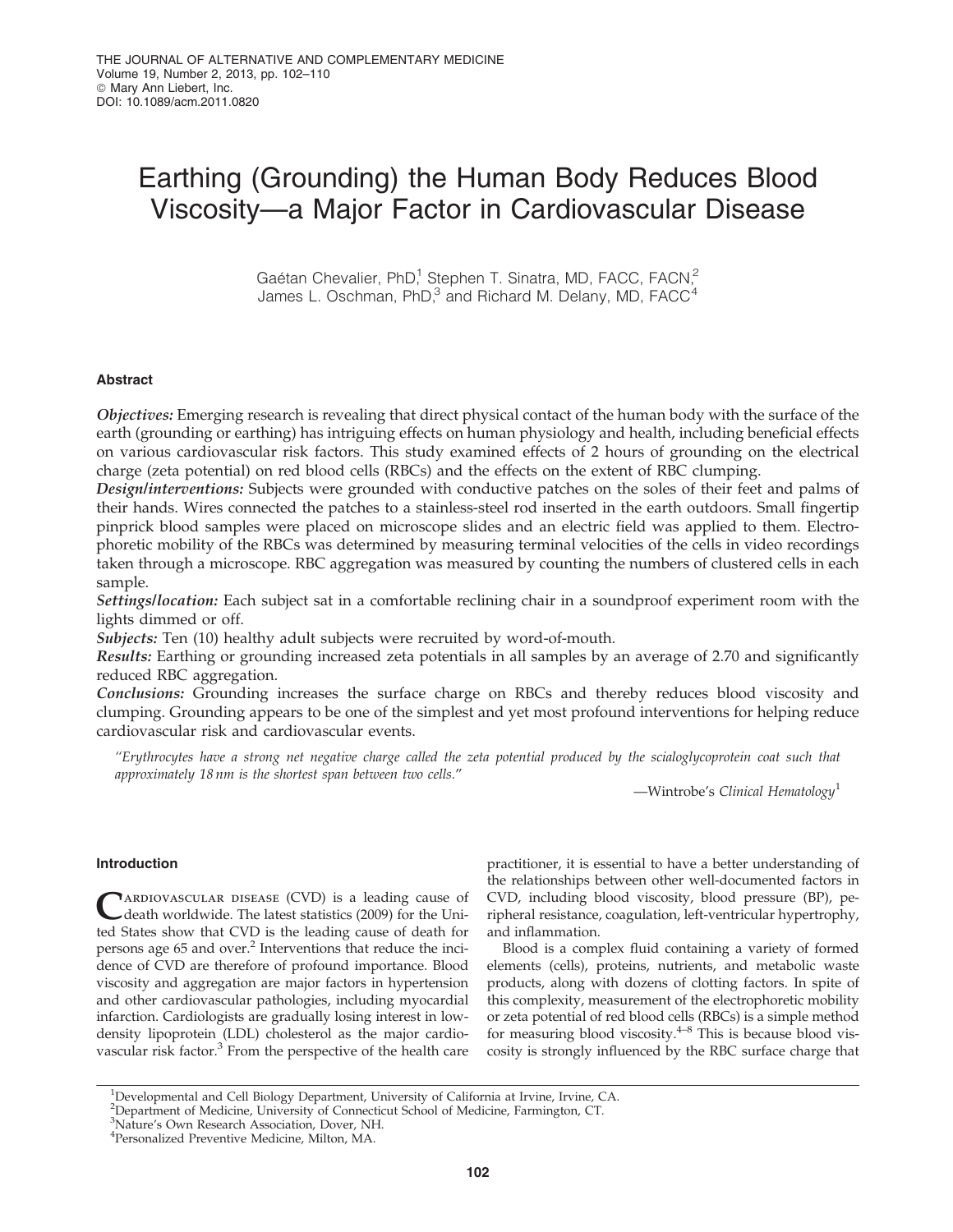# EARTHING OR GROUNDING REDUCES BLOOD VISCOSITY **103** 103

governs the spacing between erythrocytes. A higher repulsive surface charge increases spacing between erythrocytes, reduces clumping, lowers viscosity, and lowers peripheral resistance to flow.<sup>9</sup> Conditions that reduce RBC surface charge correlate with occlusive arterial disease because of a higher incidence of RBC aggregation.<sup>5</sup> It is accepted that blood viscosity and resistance to blood flow are related and are elevated in patients who have hypertension.<sup>10-12</sup> Total resistance is the product of vascular resistance and viscosity. Small changes in viscosity produce large differences in total resistance, $13$  especially in peripheral vessels  $<$  30  $\mu$ m in diameter, in which the relative effective viscosity can increase six- to sevenfold.<sup>14</sup> These results confirm the existence of a blood hyperviscosity syndrome in hypertension. Positive correlations in rheologic variables with arterial pressure and with indices of leftventricular hypertrophy suggest that these changes may be involved in the pathophysiology of hypertension and its serious complications.<sup>15,16</sup>

The electrophoretic mobility or zeta potential can be measured by determining the mobility of RBCs in an imposed electric field. The classic text on zeta potential is *Control of Colloid Stability Through Zeta Potential* (with a closing chapter on its relationship to CVD by Riddick). $4$  Riddick's perspectives on CVD are important but have not been widely recognized, probably because rheology is a highly specialized and interdisciplinary subject. Moreover, blood is a very complex material, and many variables affect its ability to carry oxygen, nutrients, and metabolic waste products.

In this report the terms *earthing* and *grounding* are used interchangeably. The branch of physics known as electrostatics teaches that, when two conductive objects with different electrical potential touch each other, there is a virtually instantaneous transfer of charge so that the two objects equilibrate to the same electrical potential. The human body is a conductor of electricity<sup>17</sup> and so is earth (soil), except in very dry areas such as deserts. Consequently, grounding leads to rapid equalization of the electrical potential of the body with the potential of the Earth (planet) through an almost instantaneous transfer of electrons from soil to the body.<sup>18,19</sup> This has been the natural bioelectrical environment of the human body and of other organisms throughout most of evolutionary history.

Given that earthing or grounding alters many electrical properties of the body,<sup>18–21</sup> it was logical to evaluate an electrical property of the blood. The goal was to find if grounding affects RBC zeta potential and RBC aggregation in an ordinary office environment. The results show that grounding the body to soil increases the zeta potential and thereby decreases aggregation of RBCs.

### Materials and Methods

### **Subjects**

Ten (10) healthy subjects were screened using the Health History Inventory.<sup>22</sup> Each subject had one grounding session. Table 1 details age and gender distribution of subjects; Table 2 documents their pain levels before and after each session, as well as medications and general health condition of each subject. Informed consent was obtained from all subjects prior to their participation. The Biomedical Research Institute of America provided institutional review board

| Subject #      | Age  | Gender | Age Men | Age Women |  |
|----------------|------|--------|---------|-----------|--|
| 1              | 61   | М      | 61      |           |  |
| $\overline{2}$ | 62   | F      |         | 62        |  |
| 3              | 47   | F      |         | 47        |  |
| 4              | 61   | М      | 61      |           |  |
| 5              | 56   | М      | 56      |           |  |
| 6              | 42   | М      | 42      |           |  |
| 7              | 63   | F      |         | 63        |  |
| 8              | 45   | F      |         | 45        |  |
| 9              | 55   | F      |         | 55        |  |
| 10             | 57   | F      |         | 57        |  |
| Average:       | 54.9 |        | 55.0    | 54.8      |  |
| SD:            | 7.6  |        | 9.0     | 7.5       |  |

SD, standard deviation.

supervision of this project (www.biomedirb.com). The McGill Pain Questionnaire (MPQ) was used to evaluate the level and location of pain before and after grounding sessions.<sup>23</sup>

Exclusion criteria were: (1) pregnancy; (2) age  $\langle 18 \text{ or } 280 \rangle$ ; (3) taking pain, anti-inflammatory medications, sedatives, or prescription sleeping medications ( < 5 days prior to testing); (4) taking psychotropic drugs or diagnosis with a mental disorder; (5) recent surgery  $(<1$  year); (6) documented lifethreatening disease (such as cancer, AIDS, etc.); (7) consumption of alcohol within 48 hours of participation; and (8) use of recreational drugs. Subjects were recruited by wordof-mouth.

### Grounding system

Four (4) transcutaneous electrical nerve stimulation (TENS) type conductive patches were placed on the soles of each subject's feet and on each subject's palms. Wires from a standard electrostatic discharge ground system were snapattached to the patches and connected to a box (Fig. 1). The grounding system consisted of a 300"- long (91.44 m) ground cord attached to the box on one end and to a 12' (30.48 cm) stainless-steel rod inserted in the soil outdoors at the other end. Another parallel cord was used to check the status of the connection with the ground. The ground cord contained an Underwriters Laboratories (UL) approved 10 milliamp fuse.\*

### Experimental setup

Standard microscope slides  $(75 \text{ mm} \times 25 \text{ mm}, 1 \text{-mm}$  thick) and cover slips  $(20 \text{ mm} \times 20 \text{ mm})$ , or  $22 \text{ mm} \times 22 \text{ mm}$ ,  $\sim 0.2$ mm thick) were used. The electrode system consisted of 2 gold bars  $(2.0 \text{ mm} \times 2.0 \text{ mm}$  square cross-section and  $5.0 \text{ cm}$ in length) placed directly on the microscope slide at the sides of the cover slip (Fig. 2). The gold bars were connected to two 9-volt batteries in series. A switch controlled the application

<sup>\*</sup>The fuse was used to protect subjects in the highly unlikely possibility that they might make accidental contact with a live/hot wire in the test environment. Subsequently the fuse was replaced with a 100,000-ohm resistor in the wires for all grounding systems. This resistor makes it impossible to get an electrical shock, even if a person touches a live wire.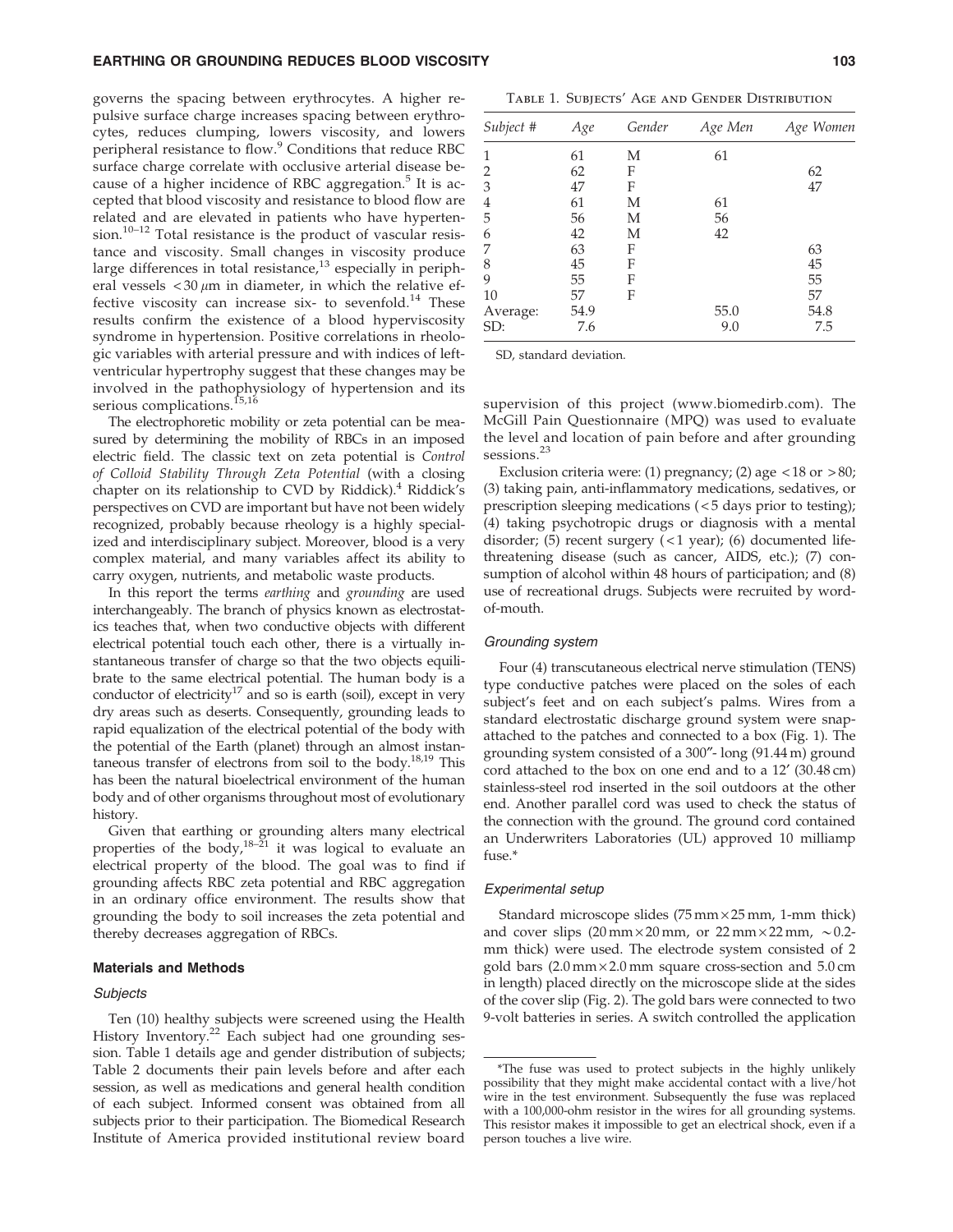| Subject # | Pain before                   | Pain after                 | Medication                      | Self-described health condition and exercise                                                                                                                                              |
|-----------|-------------------------------|----------------------------|---------------------------------|-------------------------------------------------------------------------------------------------------------------------------------------------------------------------------------------|
| 1         | No pain<br>(0)                | No pain<br>(0)             | None                            | No health complaint<br>Does fast walking on the beach $4 \times$ /wk, strength<br>training $3 \times$ /wk, swims                                                                          |
| 2         | No pain                       | No pain                    | None                            | $3 \times$ /wk & goes to an athletic club $4 \times$ /wk<br>Experiences extreme heat sometimes in ankles & lower<br>extremities                                                           |
|           | (0)                           | (0)                        |                                 | Had heart murmur as a child<br>Does running, cycling, & rowing; uses elliptic machine;<br>swims $3-4 \times /wk$ 20 min to 1 hr; walks on the beach                                       |
| 3         | No pain<br>(0)                | No pain<br>(0)             | None                            | often; goes to a club; & trains outdoors<br>No health complaint<br>Had 5 children & eats only raw food<br>Runs 3 days/wk and does yoga 2 days/wk outdoors<br>& at home                    |
| 4         | No pain<br>(0)                | No pain<br>(0)             | None                            | Contractor with no physical problems<br>Likes surfing & fishing; indulges in sugar & sodas<br>moderately                                                                                  |
| 5         | Low back pain<br>$(5-6)$      | No pain<br>(0)             | Voltaren<br>$0.5$ g/day         | Real estate manager & handyman has lower back pain<br>when stressed                                                                                                                       |
| 6         | No pain                       | No pain                    | <b>Ibuprofen</b>                | Surfs daily & likes hiking<br>Did not mention why he takes ibuprofen                                                                                                                      |
| 7         | (0)<br>Middle back pain       | (0)<br>Middle back<br>pain | 800 mg once/wk<br>Nature-Throid | Does cycling $2 \times / wk$ in neighborhood<br>Has knee osteoarthritis, Lyme disease & candidiasis<br>Likes swimming but stopped 4 weeks before the study                                |
| 8         | (3)<br>No pain<br>(0)         | (0.5)<br>No pain<br>(0)    | 0.5 g/d<br>None                 | because of knee injury<br>No physical problem to report<br>Does brisk walking $\sim$ 30 min at home & outdoors<br>Very conscious about food $&$ eats only healthy fats<br>from vegetables |
| 9         | Neck/shoulder<br>(1)          | No pain                    | None                            | Experienced arrhythmia 2 years ago that was<br>immediately corrected with potassium<br>supplementation                                                                                    |
|           | Numness in<br>$arms + thumbs$ | (0)                        |                                 | Experiences shortness of breath with activity<br>Does not exercise but eats as much high-quality fat her                                                                                  |
| 10        | (1)<br>No pain<br>(0)         | No pain<br>(0)             | None                            | body accepts<br>Is seeing a chiropractor for a stiff & sore neck<br>Does not exercise currently<br>Does meditation in groups & takes a singing class                                      |

Table 2. Pain, Medication and Health Condition of Each Subject

Numbers in parenthesis () represent level of pain: 0 = no pain, 10 = intolerable pain. wk, week; d, day; min, minutes; hr, hour.

of the electric field. The field between the electrodes ranged from 14.3 volts/cm to 28.0 volts/cm (mean  $\pm$  standard deviation  $[SD] = 23.1 \pm 3.7$  volts/cm).<sup>24</sup>

For each sample, a drop of solution containing minerals and trace elements in the same proportions as they occur in blood serum (Quinton Isotonic Water) was added to the drop of blood to decrease RBC concentration and to prevent electroendosmosis from affecting the RBCs' mobility. The proportion was 20% blood to isotonic solution. A cover slip was then placed over the sample and the gold bars moved into position. A drop of isotonic solution was added on each side of the cover slip to insure conductive contact between the gold electrodes and the diluted blood sample. A video camera mounted on a darkfield microscope (Richardson RTM-3.0; combined magnification factor of 1000) recorded the movement of the RBCs. Observations were made for a few minutes, which was enough time to record the RBCs' terminal velocities for a period of at least 10 seconds at 3 different locations. A micrometer stage allowed for moving the sample to find areas with appropriate RBC density for zeta potential and aggregation measurement. When a suitable area was located, the power to the gold bars was switched on. Suitable areas had a low enough RBC density that most of the RBCs could move about freely without collision for at least 10 seconds. Three separate measurements were made at each of 3 different such areas, yielding a total of 9 measurements on each sample. The video images were recorded on digital video discs for subsequent determination of velocity of RBC migration.

## Zeta potential  $(\zeta)$  and RBC aggregation measurements

The zeta potential  $(\zeta)$  of RBCs maintains the fluidity of blood by preventing RBC aggregation.<sup>12,25,26</sup> The combination of zeta potential and aggregation are important determinants of blood viscosity.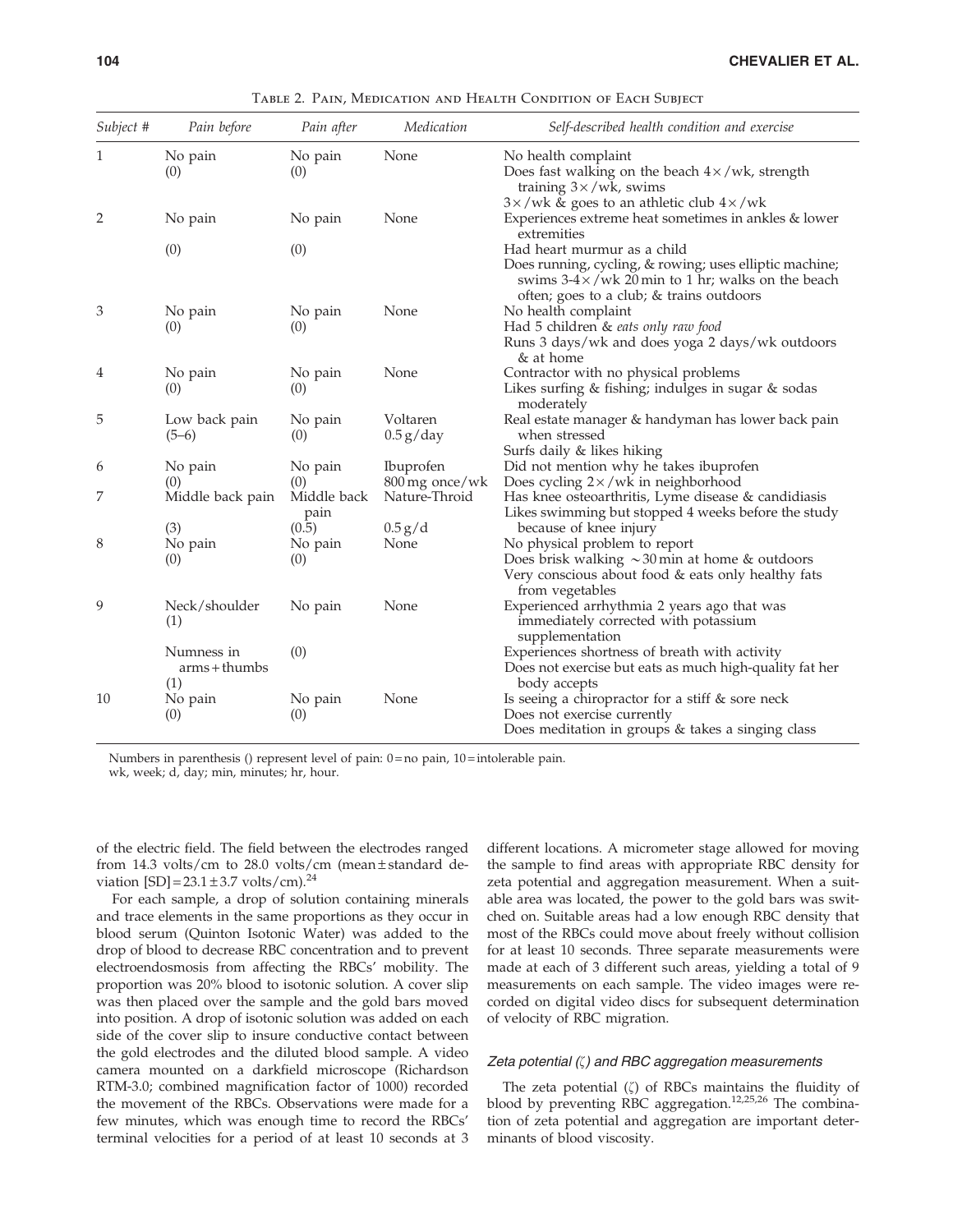

FIG. 1. Grounding system showing patches, wires, and box connecting to a ground rod planted outside through a switch (not shown) and a fuse (not shown). Similar patches and wires from the hands were also connected to the box to ground the hands.

For zeta potential calculations the Smoluchowski equation was used as follows<sup>27</sup>:

$$
\zeta = \eta v_c / \varepsilon E
$$

where  $\eta$  is the solution's viscosity,  $v_c$  is the terminal velocity of the RBCs,  $\varepsilon$  is the electrical permittivity of the solution, and E is the electric field to which the RBCs were submitted.

The electric field was calculated from the electric potential and the distance between electrodes. The terminal velocities of the RBCs were measured directly from the recordings by clocking the time it took for an RBC to go through a predetermined distance (the stopwatch used had a precision of 0.01 second). In the Smoluchowski equation, the remaining parameters were taken to be:

$$
\eta = 1.78
$$
 cP, <sup>28</sup> and  $\epsilon = 1.06 \times 10^{-9}$  C<sup>2</sup>/Nm<sup>2</sup>.

With these values and the electrode system previously described, zeta potentials were obtained for healthy persons in good agreement with the normal range, according to Fontes (between  $-9.30 \text{ mV}$  and  $-15.0 \text{ mV}$  with an average of  $-12.5$  mV).<sup>27</sup>



FIG. 2. Side and top views of the experimental setup for zeta potential measurement.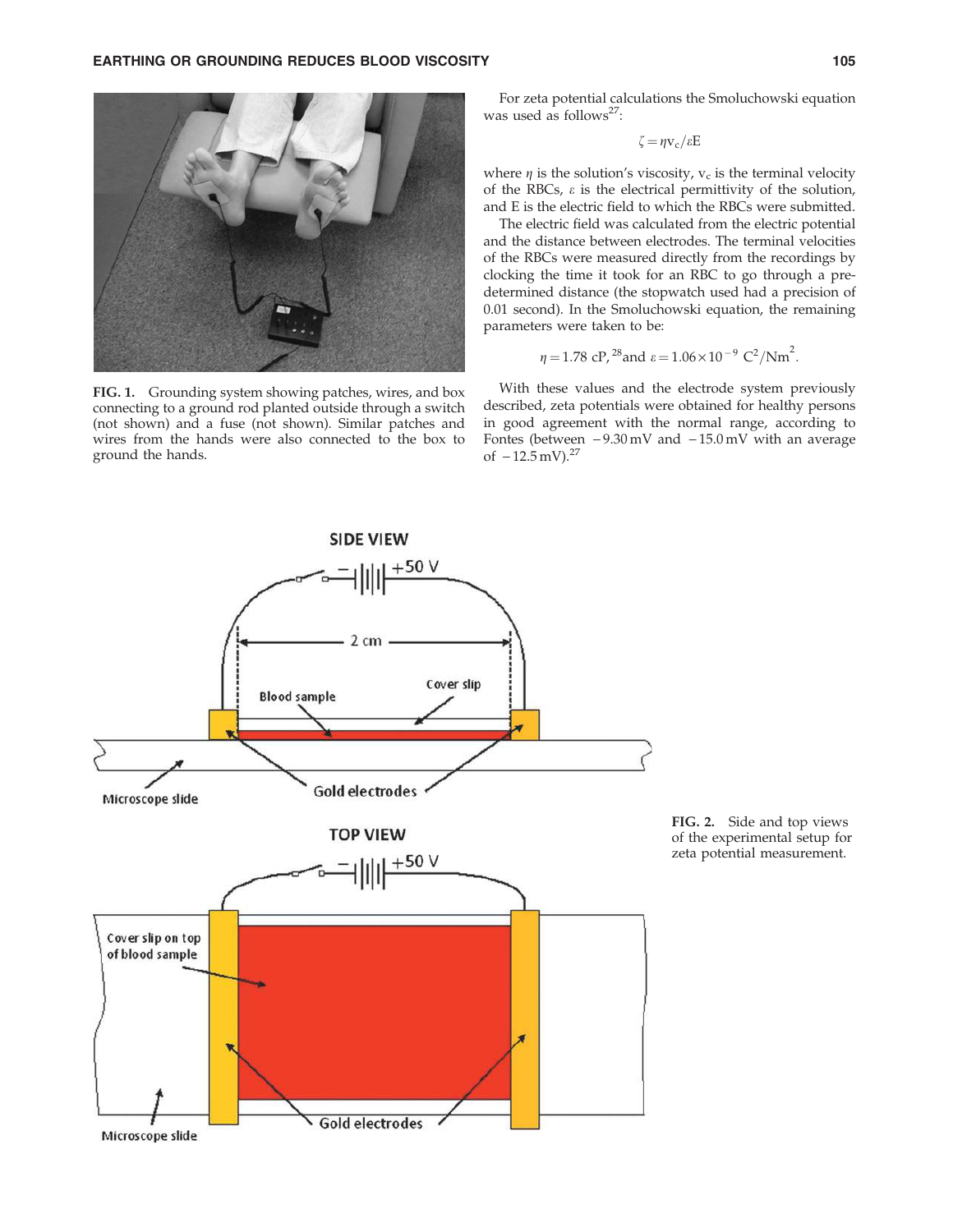To measure RBC aggregation, the stage of the darkfield microscope was moved step by step to observe the whole sample. Each move was followed by a brief pause of 1 second. The goal was to determine which locations had an appropriate RBC-cluster density for counting the clusters. For each blood sample, six locations with relatively similar RBCcluster density ( $\sim$ 25%–50% of the area seen through the microscope's objective covered with RBCs) were randomly selected. For each location, a standardized area was used to count clusters. The area was a circle with a diameter of 100  $\mu$ m (corresponding to a surface of 7854  $\mu$ m<sup>2</sup>). Cell clusters were counted as follows: each individual cell was counted as a cluster of 1 cell; each pair of cells was counted as a cluster of 2 cells; each group of 3 cells was counted as a cluster of 3 cells; and so on up to 8 cells per cluster. Clusters of nine cells or more were counted together and put in one cluster group (the  $9+$  cells cluster group; in no case was more than 12 cells found in one cluster).

### Experimental procedure and study design

After each subject's arrival, the study coordinator verified that the consent form was signed and that all the subject's questions were answered. The subject's responses to the Health History Inventory (HHI) were reviewed to check for compliance with respect to the exclusion criteria as well as to gather basic information regarding the subject's general health. Next, the questions in the McGill Pain Questionnaire (MPQ) were asked. Then two blood samples were taken from the subject. Because the amount of blood required was minimal (0.01 mL or 0.01 cm<sup>3</sup>), each sample was obtained by the finger-prick method. The subject was then asked to sit in a comfortable reclining chair in the soundproof experiment room with the lights dimmed or off, depending on the subject's level of comfort with darkness. After 2 hours, two more blood samples were drawn while the subject was still grounded.

### Data analyses

Prior to applying statistical tests, each data set was checked for normality using Lillifors test for normality.<sup>29</sup> Most of the data samples tested were found to satisfy the Lillifors test.<sup>†</sup> Statistical analyses were performed using the Student's *t*-test, using the statistical package of Microsoft Office Excel (2007 Microsoft Office System, version 12.0.6524.0). *t*-Tests were performed even when a data set showed moderate evidence against normality when compared to a data set conforming to normality. One reason for doing this is that the *t*-test is a robust method with respect to moderate departures from the hypothesis of homogeneity of variance.<sup>30</sup> Another reason is that, as an exploratory pilot research project, it was felt that these results could be indicative of real differences if there were more datapoints. The *t*-test method could also provide useful information for investigators planning future research projects with a larger number of subjects. The common statistical level of significance  $\square = 0.05$  was used throughout this article. When the Lillifors test showed strong evidence against normality, no *t*-tests were performed.

# Zeta potential

**Results** 

Table 3 shows RBC velocity and zeta potential  $(\zeta)$  before and after grounding (earthing) for each of the 10 subjects. As explained previously, for each blood draw, RBC velocity was measured 9 times. Given that there were 2 blood draws before and 2 blood draws after a session (for a total of 4 blood draws per subject per session), each RBC velocity presented in Table 3 represents the average of 18 measurements. The average, SD and standard error of the mean (SEM) were computed between subjects. Thus, these statistical parameters reflected the distribution of velocities among subjects (which were consistent with a normal distribution according to the Lillifors test for normality). The zeta potentials in this table were computed using the Smoluchowski equation from the corresponding velocities (as previously explained). All subjects had an increase in the absolute value of zeta potential after 2 hours of grounding. The smallest absolute increase was by a factor of 1.27 and the largest was by a factor of 5.63. On average, the absolute value of zeta potential increased by a factor of 2.70 (a highly statistically significant result, as can be seen from the one-tailed *t*-test; this statistical test was used because an increase in the absolute value of zeta potential of  $\sim 20\% - 30\%$  was expected after grounding). This increase effectively brought the average zeta potential from a very small average value of  $-5.28 \text{ mV}$  into a normal value (–14.3 mV). It seems that the healthier a subject was, the less significant the increase was (see Table 2 for subjects' health conditions).

### RBC aggregation

With respect to RBC aggregation results for the 10 subjects, there were significantly more aggregates or (clusters) during grounding (after 2 hours of grounding while still grounded) than before grounding  $(p=0.0000153)$ . This is because there were significantly more clusters with 1 or 2 cells after 2 hours

Table 3. Velocities and Zeta Potentials for the 10 **SUBJECTS** 

| Subject               | Velocity ( $\mu$ m/s) |                              |      | $Zeta$ Potential $(mV)$ |                  |         |  |
|-----------------------|-----------------------|------------------------------|------|-------------------------|------------------|---------|--|
| #                     |                       | Before During Dur/Bef Before |      |                         | During           | Dur/Bef |  |
| 1                     | 11.9                  | 29.2                         | 2.46 | $-7.96$                 | $-19.6$          | 2.46    |  |
| 2                     | 3.65                  | 13.6                         | 3.73 | $-2.45$                 | $-9.14$          | 3.73    |  |
| 3                     | 9.36                  | 11.6                         | 1.24 | $-5.62$                 | $-7.12$          | 1.27    |  |
| 4                     | 12.1                  | 21.6                         | 1.79 | $-7.29$                 | $-13.6$          | 1.86    |  |
| 5                     | 9.46                  | 20.8                         | 2.20 | $-5.87$                 | $-13.0$          | 2.22    |  |
| 6                     | 5.78                  | 32.0                         | 5.53 | $-3.61$                 | $-20.3$          | 5.63    |  |
| 7                     | 11.8                  | 42.7                         | 3.61 | $-7.40$                 | $-26.8$          | 3.63    |  |
| 8                     | 7.42                  | 24.4                         | 3.29 | $-4.66$                 | $-15.4$          | 3.30    |  |
| 9                     | 5.26                  | 11.4                         | 2.16 | $-4.14$                 | $-8.96$          | 2.16    |  |
| 10                    | 4.80                  | 10.7                         | 2.23 | $-3.80$                 | $-8.50$          | 2.24    |  |
| Total                 | 81.5                  | 218                          |      | $-52.8$                 | $-143$           |         |  |
| Average               | 8.15                  | 21.8                         | 2.68 | $-5.28$                 | $-14.3$          | 2.70    |  |
| SD                    | 3.19                  | 10.6                         | 1.24 | 1.85                    | 6.37             | 1.26    |  |
| <b>SEM</b><br>t-test: | 1.01                  | 3.34<br>5.63E-04             | 0.39 | 0.585                   | 2.02<br>3.57E-04 | 0.40    |  |

S, second; Dur/Bef, During Earthing divided by Before Earthing; SD; standard deviation; SEM; standard error of the mean.

<sup>{</sup>Strong evidence against normality was found only in aggregates of 4 or more RBCs.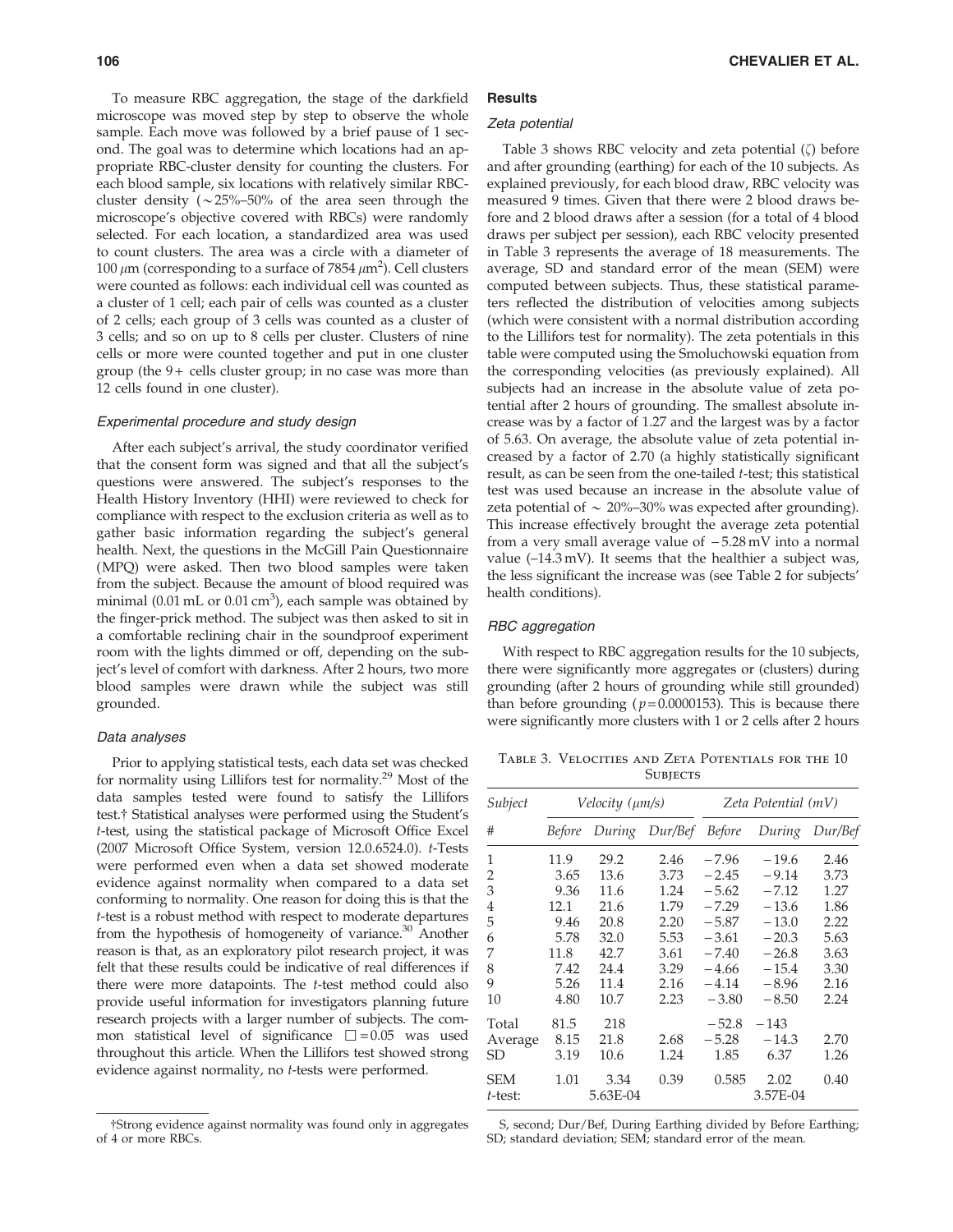# EARTHING OR GROUNDING REDUCES BLOOD VISCOSITY **107** 107

of grounding ( $p = 0.0000269$  and  $p = 0.000354$ , respectively), simultaneously significantly fewer clusters of 3 cells ( $p=0.0451$ ), and far fewer clusters with  $4+$  cells (although no statistical evaluation was done for clusters with  $4+$  cells, the last column of Table 4 shows that the average number of cells during earthing, which was 15.0, was less than half the average number of cells before earthing which was 34.7, a ratio of 34.7/ 15.0 = 2.3 > 2.0). There was clearly less clumping after 2 hours of grounding than before grounding.

Cell-cluster sizes were counted separately for clusters containing up to 8 cells (9 cells and above being grouped together); cell clusters with 4 or more cells were grouped together in Table 4 (column labeled  $4 + 7$ ). This was done because cell clusters of  $4$  to  $9+$  cells did not pass the Lillifors test, probably because there were too few RBC aggregates of this size. For each blood draw, the number of cell clusters for each cell cluster size was counted at 6 different locations under the microscope. Given that there were 2 blood draws before earthing and 2 after earthing, 12 counts were done for each cluster size per subject before earthing and 12 counts were done after 2 hours of earthing. The during earthing samples were taken while the subjects were still earthed. Because there were 10 subjects, each value presented in Table 4 for cluster sizes 1, 2, and 3, is the average of 120 cell-cluster counts for each size before and 120 after 2 hours of earthing. Because the column to the right shows the grouping of cluster sizes 4 to 9 + , and each of these clusters sizes had 120 cell-cluster values, the average values presented in this column are the average of 720 cell cluster values. To ensure there was no statistical bias caused by a difference in number of RBCs forming all cluster sizes counted at one microscope objective location for one blood draw, when compared to another location for the same or another blood draw, the results presented in Table 4 were adjusted to the number of clusters per 100 cells counted. For example, the number of RBCs counted before earthing for clusters of 1, 2, 3, and  $4+$  RBCs was 100 (i.e.,  $26.8 + 21.4 + 17.1 + 34.7 = 100$ . The number of clusters of each size was determined by dividing the number of cells counted by the cluster size.

### Pain

Most subjects came to the research premises with no pain (Table 2). Of the 3 subjects who reported that they had pain at the beginning of the session, 2 reported that they were pain-free after 2 hours of grounding. The other subject reported that her pain had nearly vanished by the end of the session.

Subjects # 5, 7, and 9 presented with pain. The zeta potentials (in mV) before and after 2 hours of grounding for subject #5 were 9.46 and 20.8, respectively (an increase by a factor of  $20.8/9.46 = 2.20$ , for subject #7 they were 11.8 and 42.7, respectively (an increase by a factor of 3.61), and for subject #9 they were 5.26 and 11.4, respectively (an increase by a factor of 2.16), respectively. When combining the three subjects with pain, one obtains an average of 8.84 before grounding and 24.97 after 2 hours of grounding (an average increase by a factor of 2.82). The average zeta potentials before and after 2 hours of grounding for the 7 subjects with no pain were 7.85 before grounding and 20.45 after grounding, respectively (an average increase by a factor of 2.61), which shows less of an improvement. So it appears that the zeta potential of subjects with pain improved slightly more than the zeta potential of subjects with no pain. Interestingly, the subject with the largest increase in zeta potential after 2 hours of grounding, with a factor of 5.63 (subject #6), did not have pain upon arriving at the clinic to be tested. However, he indicated that he takes 800 mg of ibuprofen once a week. On the other hand, the subject with the lowest increase in zeta potential, with a factor of only 1.27 (subject #3), was perhaps the healthiest, eating only raw food, running 3 times per week, and doing yoga 2 times per week outdoors and at home.

# **Discussion**

A number of clinical studies on the physiologic effects of grounding the human body have indicated improvements in various cardiovascular and heart-related parameters. One of the first investigations reported normalization of the day– night cortisol rhythms in subjects who were grounded by sleeping on a conductive mattress pad connected via a wire to a rod inserted into soil.<sup>31</sup> It is known that chronic elevation of cortisol can result in disruption of circadian rhythms and chronic activation of the sympathetic nervous system, both of which can contribute to insomnia and its many welldocumented health effects, including hypertension, CVD, stroke and other disorders.<sup>32,33</sup>

|                                                   |                              |                       | Total Cells | Total number of cells in cluster |                     |                   |                    |
|---------------------------------------------------|------------------------------|-----------------------|-------------|----------------------------------|---------------------|-------------------|--------------------|
| Corrected to 100 cells<br>(number of cells shown) |                              | <b>Total Clusters</b> |             |                                  | $\mathfrak{D}$      | 3                 | $4+$               |
| Before                                            | Average:                     | 49.5                  | 100         | 26.8                             | 21.4                | 17.1              | 34.7               |
| Earthing                                          | SD                           | 5.53                  | $\Omega$    | 5.90                             | 2.96                | 1.68              | 3.14               |
|                                                   | <b>SEM</b>                   | 1.60                  | 0           | 1.70                             | 0.855               | 0.485             | 0.370              |
| During                                            | Average                      | 64.5                  | 100         | 43.1                             | 26.4                | 15.5              | 15.0               |
| Earthing                                          | SD.                          | 2.93                  | $\Omega$    | 3.99                             | 1.35                | 0.731             | 2.55               |
|                                                   | <b>SEM</b>                   | 0.845                 | $\Omega$    | 1.15                             | 0.391               | 0.211             | 0.301              |
|                                                   | During-Before                | 15.0                  | $\Omega$    | 16.3                             | 4.92                | $-1.59$           | $-19.6$            |
|                                                   | Before vs. During<br>t-tests | Clusters<br>1.53E-05  |             | $1 \text{ vs. } 1$<br>2.69E-05   | 2 vs. 2<br>3.54E-04 | 3 vs. 3<br>0.0451 | $4 \text{ vs. } 4$ |

Table 4. Cell Aggregate Results for the 10 Subjects

SD, standard deviation; SEM, standard error of the mean.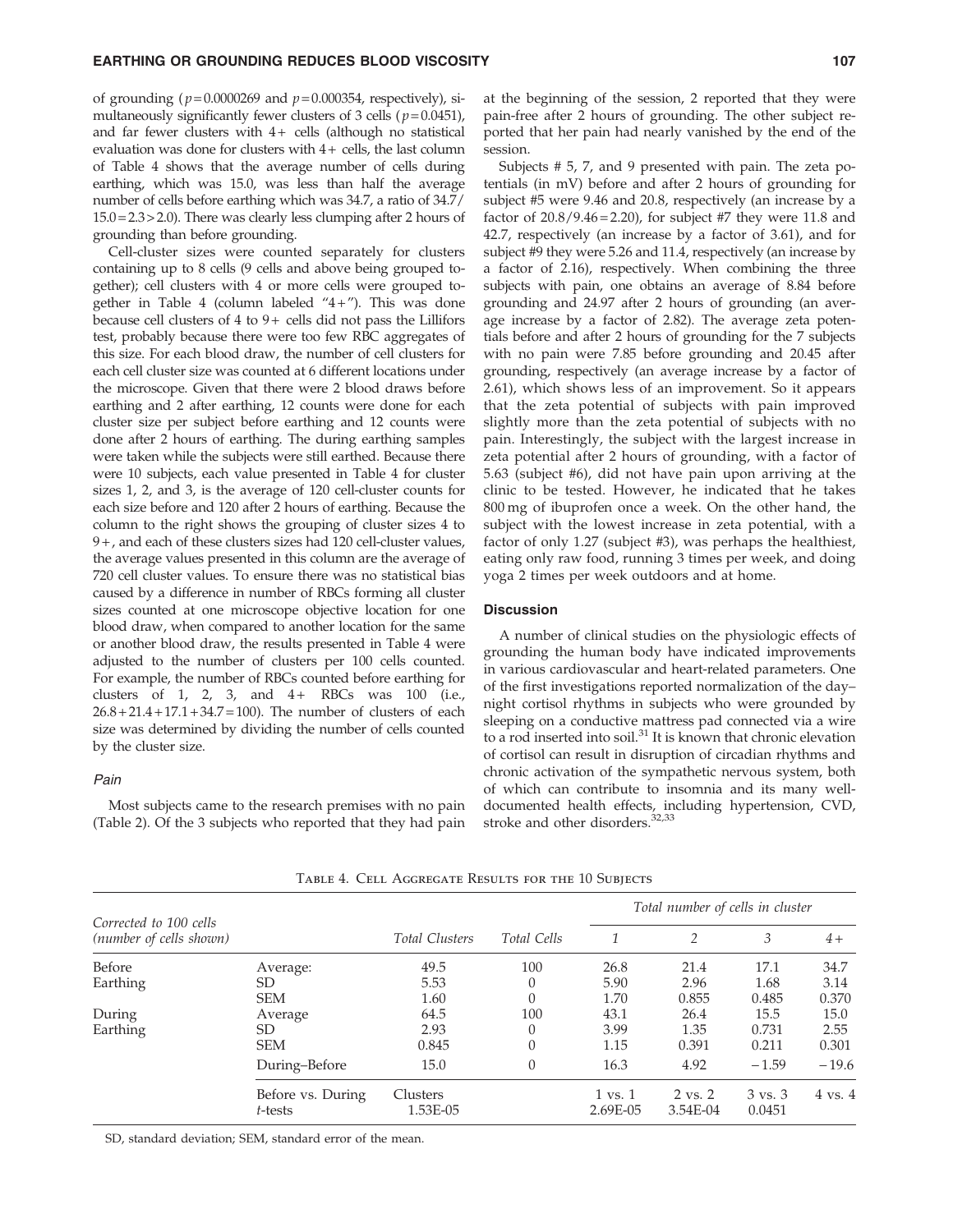Subsequent research has repeatedly confirmed the positive effects of grounding on the autonomic nervous system (ANS), including increases in parasympathetic activity<sup>18,34</sup> and, most recently, increases in heart rate variability (HRV).<sup>35</sup> The significance of the latter study is that HRV is an important indicator of the status of autonomic balance and stress on the cardiovascular system. A decrease in HRV indicates autonomic dysfunction and is a predictor of the severity of progression of coronary artery disease. $36,37$  The positive effects of grounding on HRV suggest that simple grounding techniques can be utilized as a basic strategy for supporting the cardiovascular system, especially during situations of heightened autonomic tone and/or hypertension.<sup>35</sup> The present study demonstrated a profound increase in zeta potential and a corresponding decrease in blood viscosity.

Magnets repel each other when the same poles come sufficiently close to one another. Similarly, electric charges of the same sign repel each other when they are in proximity to one another. The surface of RBCs has negative electrical charges that maintain spacing of the cells in the bloodstream by electrostatic repulsion. The electrophoretic mobility of RBCs is a function of net negative charge (zeta potential), provided that the viscosity of the suspending medium does not change during the measurement. In a study of 50 patients with occlusive arterial disease and 50 control counterparts (*N* = 100), the migration time of red cells (seconds) was longer and the electrophoretic mobility ( $\mu$ sec/V/cm) was less in the patients with occlusive disease than in the healthy controls.<sup>5</sup> This study on electrophoretic mobility suggested differences in RBC surface charge (zeta potential). The researchers concluded that patients with occlusive arterial disease have one or more factors in their plasma and RBCs that reduce the net negative charge (zeta potential) of the cells, thereby facilitating RBC aggregation.<sup>5</sup> This finding supports the notion that there are definitely many factors that can reduce zeta potential, and thereby increase blood viscosity and increase RBC aggregation, both of which play a major role in the pathogenesis of arteriosclerosis.<sup>5</sup> A meta-analysis evaluating the connection between blood viscosity and CVD demonstrates clearly that the risk of major cardiovascular events increase with higher blood-viscosity levels.<sup>38</sup> In the Edinburgh Artery Study, a population of 4860 men 45–59 years of age was observed for 5 years. The 20% of the men with the highest blood viscosity had a 3.2 times greater risk for cardiac events, compared with the 20% of men with the lowest blood viscosity. Fifty-five percent (55%) of major cardiovascular events occurred in the highest blood-viscosity group versus only  $4\%$  in the lowest blood-viscosity group.<sup>39</sup>

The role of increased blood viscosity in the pathogenesis of occlusive arterial disease was clearly and succinctly described by Kensey.<sup>15</sup> Endothelial dysfunction, mechanical shear forces, and alterations in blood flow mechanics at arterial bifurcations and areas of low blood flow eddies are correlated with plaque progression in the coronary vasculature. Similarly, blood viscosity is known to increase in a number of clinical situations, such as hypertension, smoking, lipid disorders, advancing age, and diabetes mellitus.

A 2008 study was the first to report on the zeta potential of red blood cells in patients with diabetes.<sup>6</sup> Researchers from the University of Calcutta described a ''remarkable alteration'' in the electrodynamics of RBCs—a progressive deterioration of the zeta potential and hypercoagulability among patients with diabetes, which was even worse among those who also had CVD. The researchers also indicated that high blood sugar levels are associated with significant alterations in the electrodynamics of an RBC's outer membrane and may increase the potential for RBC clumping. It was concluded that zeta potential could and should be used as an indicator of cardiovascular disease in patients who have diabetes.<sup>6</sup>

On the basis of a randomized placebo-controlled primary prevention trial (the West of Scotland Coronary Prevention Study), researchers suggested that pravastatin therapy may lower the risk for coronary heart disease and mortality partially by lowering both plasma viscosity and blood viscosity.<sup>40</sup> Many subsequent investigations have demonstrated the pleiotropic effects of statins on blood rheology, including reductions in plasma viscosity,<sup>41</sup> whole-blood viscosity, RBC deformities, and RBC aggregation.<sup>42</sup>

Grounding is the most desirable and suitable intervention for both reducing blood viscosity and reducing inflammation simultaneously. Medical imaging tomography has been used to document cases of rapid improvement in acute inflammation after grounding.<sup>19</sup> A pilot study on delayed-onset muscle soreness demonstrated a remarkable reduction of inflammatory mediators, including a reduction in white blood cell count (lymphocytes, neutrophils, and eosinophils).<sup>43</sup>

Attenuating inflammation and reducing blood viscosity will help physicians address primary and secondary prevention issues. Blood viscosity can be modified through a number of recognized primary prevention strategies. Moderate exercise, dietary adjustments (low sodium and sugar intake, and no *trans* fats), smoking cessation, and blood donation all have a positive impact on viscosity as do specific blood viscosity–modifying supplements, such as omega 3 essential fatty acids and pharmaceutical drugs (statins).

Grounding to the soil represents yet another intervention that lowers blood viscosity by raising zeta potential, which results in a decrease in RBC aggregation. The Earth's surface is electrically conductive and is maintained at a negative potential by a global electrical circuit. This circuit has three main generators; the solar wind entering the magnetosphere; the ionospheric wind; and thunderstorms.<sup>44</sup> An estimated 1000–2000 thunderstorms are continually active around the globe, emitting thousands of lightening strikes per minute. This creates a constant current of thousands of amperes transferring positive charge to the upper atmosphere and negative charge to the surface of the Earth.<sup>44</sup> The Earth's surface is therefore an abundant source of free electrons. As soil's electrons are conducted to the human body, the grounded body assumes favorable physiologic and electrophysiologic changes. Attenuation of the inflammatory response and a favorable impact on blood viscosity and RBC aggregation have been the most recent findings. Previous studies have also demonstrated that grounding promotes favorable regulation of circadian rhythms, improved sleep with better night-time cortisol dynamics,<sup>30</sup> and favorable ANS function.<sup>18,31,34</sup> Skin conductance is altered within 2 seconds of grounding.18,34,35 When one is in simple direct contact with the ground (walking barefoot, sitting or laying down on the soil's surface), or if one is utilizing a grounding system for sleep, zeta potential increases, and RBC aggregation and blood viscosity decrease. Grounding may represent one of the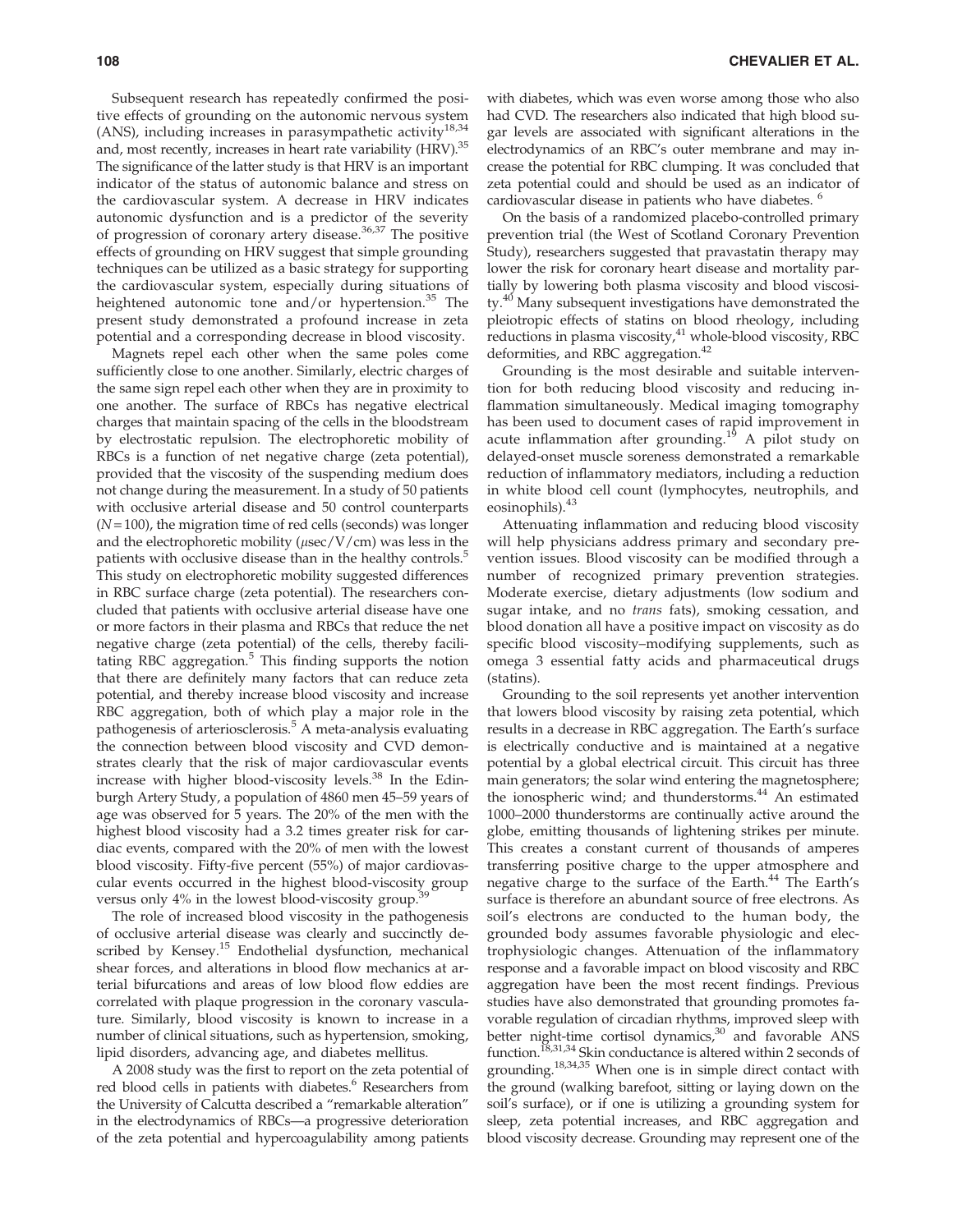# EARTHING OR GROUNDING REDUCES BLOOD VISCOSITY **109** 109

simplest and yet most profound interventions to help reduce cardiovascular risk and cardiovascular events.

# **Conclusions**

Increased blood viscosity in the general population may be a predictor of cardiovascular events because of its influences on hypertension, thrombogenesis, ischemia, and arthrogenesis. Unfortunately, blood viscosity has become a forgotten risk factor and is rarely measured in clinical practice.<sup>45</sup> Interventions that reduce blood viscosity and RBC aggregation are important. Statins appear to be effective for modulating blood viscosity, but can have serious side-effects including death.<sup>3</sup> Moreover, some patients have statin intolerance. The use of a safe effective anti-inflammatory strategy that is not dependent on isoprenoid inhibition is therefore desirable.

Grounding or earthing the body is virtually harmless. To date, there has been no systematic study of the effects of grounding on BP. However, there are anecdotal reports that patients using blood-thinning drugs, such as warfarin (Coumadin-), need to have their clotting time monitored when they begin to make more frequent conductive contact with the earth. When physicians recommend evidencebased, harmless, and simple natural interventions, alleviation of human suffering and improved quality of life can be realized. The findings in this pilot study indicate that grounding has a safe and significant effect on zeta potential and that further study is warranted.

# Acknowledgments

This research has been supported by Earth FX Inc., in Palm Springs, CA. The authors would like to thank the Healthwalk Integrative Wellness Center in Carlsbad, CA, for providing the study premises and microscope and Dr. Anna Walden for her contribution in taking blood specimens from subjects, recording RBC motions on compact discs and for acting as a research coordinator.

### Disclosure Statement

G. Chevalier, S.T. Sinatra, and J.L. Oschman are independent contractors for Earth FX, Inc., the company sponsoring earthing research, and own a small percentage of shares in the company.

# **References**

- 1. Greer JP, Foerster J, Lukens JN, eds. Wintrobe's Clinical Hematology, 11th ed., vol. 1. Philadelphia: Lippincott Williams & Wilkins, 2004:1167.
- 2. Miniño AM. 2011 Death in the United States, 2009. NCHS Data Brief. Number 64, July 2011. Online document at: www.cdc.gov/nchs/data/databriefs/db64.htm Accessed February 3, 2012.
- 3. Sinatra ST. Is cholesterol lowering with statins the gold standard for treating patients with cardiovascular risk and disease? South Med J 2003;96:220–222.
- 4. Riddick TM. Control of Colloid Stability Through Zeta Potential. Wynnewood, PA: Livingston, 1968.
- 5. Begg TB, Wade IM, Bronte-Stewart B. The red cell electrophoretic mobility in atherosclerotic and other individuals. J Atheroscler Res 1966;6:303–312.
- 6. Adak S, Chowdhury S, Bhattacharyya M. Dynamic and electrokinetic behavior of erythrocyte membrane in diabetes

mellitus and diabetic cardiovascular disease. Biochim Biophys Acta 2008;1780:108–115.

- 7. Baskurt OK, Tugral E, Neu B, Meiselman HJ. Particle electrophoresis as a tool to understand the aggregation behavior of red blood cells. Electrophoresis 2002;23:2103–2109.
- 8. Bor-Kucukatay M, Yalcin O, Meiselman HJ, Baskurt OK. Erythropoietin-induced rheological changes of rat erythrocytes. Br J Haematol 2000;110:82–88.
- 9. Vink H, Wieringa PA, Spaan JAE. Evidence that cell surface charge reduction modifies capillary red cell velocity–flux relationships in hamster cremaster muscle. J Physiol 1995; 489:193–201.
- 10. Letcher RL, Chien S, Pickering TG, et al. Direct relationship between blood pressure and blood viscosity in normal and hypertensive subjects: Role of fibrinogen and concentration. Am J Med 1981;70:1195–1202.
- 11. Fowkes FGR, Lowe GDO, Rumley A, et al. The relationship between blood viscosity and blood pressure in a random sample of the population aged 55 to 74 years. Eur Heart J 1993;14:597–601.
- 12. Letcher RL, Chien S, Pickering TG, Laragh JH. Elevated blood viscosity in patients with borderline essential hypertension. Hypertension 1983;5:757–762.
- 13. Rosenson RS. Viscosity and ischemic heart disease. J Vasc Med Biol 1993;4:206–212.
- 14. Pries AR, Secomb TW, Gessner T, et al. Resistance to blood flow in microvessels *in vivo*. Circ Res 1994;75:904–915.
- 15. Kensey KR. Rheology: An overlooked component of vascular disease. Clin Appl Thromb/Hemostasis 2003;9:93–99.
- 16. Zannad F, Voisin P, Brunotte F, et al. Haemorheological abnormalities in arterial hypertension and their relation to cardiac hypertrophy. J Hypertens 1988;6:293–297.
- 17. Halliday D, Resnick R, Walker J. Fundamentals of Physics, 4th ed. New York: John Wiley & Sons, 1993:638.
- 18. Chevalier G, Mori K, Oschman JL. The effect of earthing (grounding) on human physiology. Eur Biol Bioelectromagnetics 2006, January:600–621.
- 19. Oschman JL. Can electrons act as antioxidants? A review and commentary. J Altern Complement Med 2007;13:955– 967.
- 20. Oschman JL. Perspective: Assume a spherical cow. The role of free or mobile electrons in bodywork, energetic and movement therapies. J Bodywork Move Ther 2008;12:40–57.
- 21. Applewhite R. Effectiveness of a conductive patch and a conductive bed pad in reducing induced human body voltage via the application of earth ground. Eur Biol Bioelectromagn 2005;1:23–40.
- 22. American Council on Exercise. Health History Inventory Form. Online document at: www.acefitness.org/acestore/ p-369-health-history-inventory-form.aspx Accessed March 29, 2008.
- 23. Melzack R. The McGill Pain Questionnaire: Major properties and scoring methods. Pain 1975;1:277–299.
- 24. Jan K-M, Chien S. Role of surface electric charge in red blood cell interactions. J Gen Physiol 1973;61:638–654.
- 25. Çinar Y, Senyol MA, Duman K. Blood viscosity and blood pressure: Role of temperature and hyperglycemia. Am J Hypertens 2001;14(5[pt1]):433–438.
- 26. Johnston-Lavis HJ. Hypertension, blood viscosity, and capillary spasm. BMJ 1911;2:111.
- 27. Fontes A, Fernandes HP, de Thomaz AA, et al. Measuring electrical and mechanical properties of red blood cells with double optical tweezers. J Biomed Optics 2008;13:014001-1 - 014001-6.